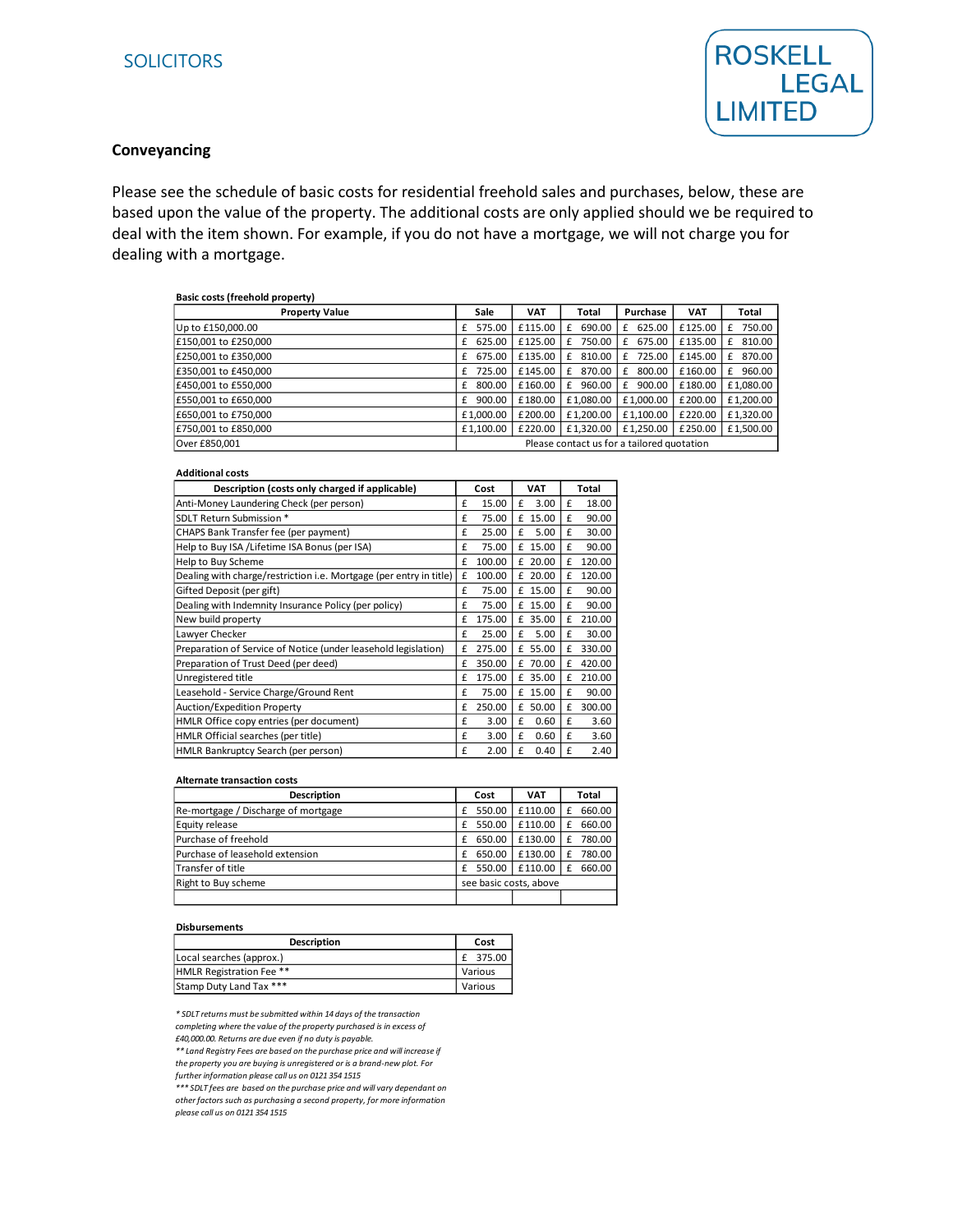

Our fees cover all reasonable work required to complete your matter, providing that the matter proceeds as we would expect a 'typical' transaction to. For example (but not limited to) there are no issues with planning permission, there are no 'abortive' transactions (this is where you or the other party withdraw from the transaction prior to an exchange of contracts) etc.. Should your matter take an unexpected turn, we will advise if this will result in an increase to our basic charges and inform you the amount of the increase and what is covered by the uplifted fee.

An example quotation for a sale and purchase of freehold properties by two individuals where both the sale and purchase include dealing with a mortgage is, as follows:

| Sale: sale price £250,000.00                         |         |                 |                 |
|------------------------------------------------------|---------|-----------------|-----------------|
| <b>Basic professional charges</b>                    | £625.00 |                 | $+ VAT$ £125.00 |
| Anti Money Laundering check                          | £30.00  | + VAT           | £6.00           |
| £15.00 plus VAT (£18.00 inclusive of VAT) per person |         |                 |                 |
| Dealing with mortgage lender                         | £100.00 | + VAT           | £20.00          |
| HMLR office copy entries                             | £3.00   | + VAT           | £0.60           |
| (per document)                                       |         |                 |                 |
| <b>CHAPS bank transfer fee</b>                       | £25.00  | $+ VAT$ $f5.00$ |                 |
|                                                      |         |                 |                 |

### **Estimated total: £783.00 plus VAT (£939.60 inclusive of VAT)**

| Purchase: purchase price £295,000                  |         |       |               |  |  |
|----------------------------------------------------|---------|-------|---------------|--|--|
| <b>Basic professional charges</b>                  | £725.00 |       | + VAT £145.00 |  |  |
| Dealing with mortgage lender                       | £100.00 | + VAT | £20.00        |  |  |
| HMLR official search (per title)                   | £3.00   | + VAT | £0.60         |  |  |
| HMLR bankruptcy search                             | £4.00   | + VAT | £0.80         |  |  |
| £2.00 plus VAT (£2.40 inclusive of VAT) per person |         |       |               |  |  |
| Lawyer Checker                                     | £25.00  | + VAT | £5.00         |  |  |
| <b>CHAPS bank transfer fees</b>                    | £50.00  | + VAT | £10.00        |  |  |
| SDLT return submission                             | £75.00  | + VAT | £15.00        |  |  |

Disbursements – local searches approx. £375.00

# **Estimated total, excluding Stamp Duty Land Tax\* (SDLT): £982.00 plus VAT (£1,553.40 inclusive of VAT and local searches)**

Disbursements are costs related to your matter that are payable to third parties e.g. HM Land Registry fees. We make the payment of the disbursements on your behalf to ensure a smoother process. We are unable to control the value of disbursements as these are set by third parties. However, we will obtain your instructions prior to incurring any disbursements, which are not set out in our engagement letter.

\*Stamp Duty Land Tax (on purchase) depends on the purchase price of your property and your personal circumstances, these rates are set by HM Revenue and Customs (HMRC).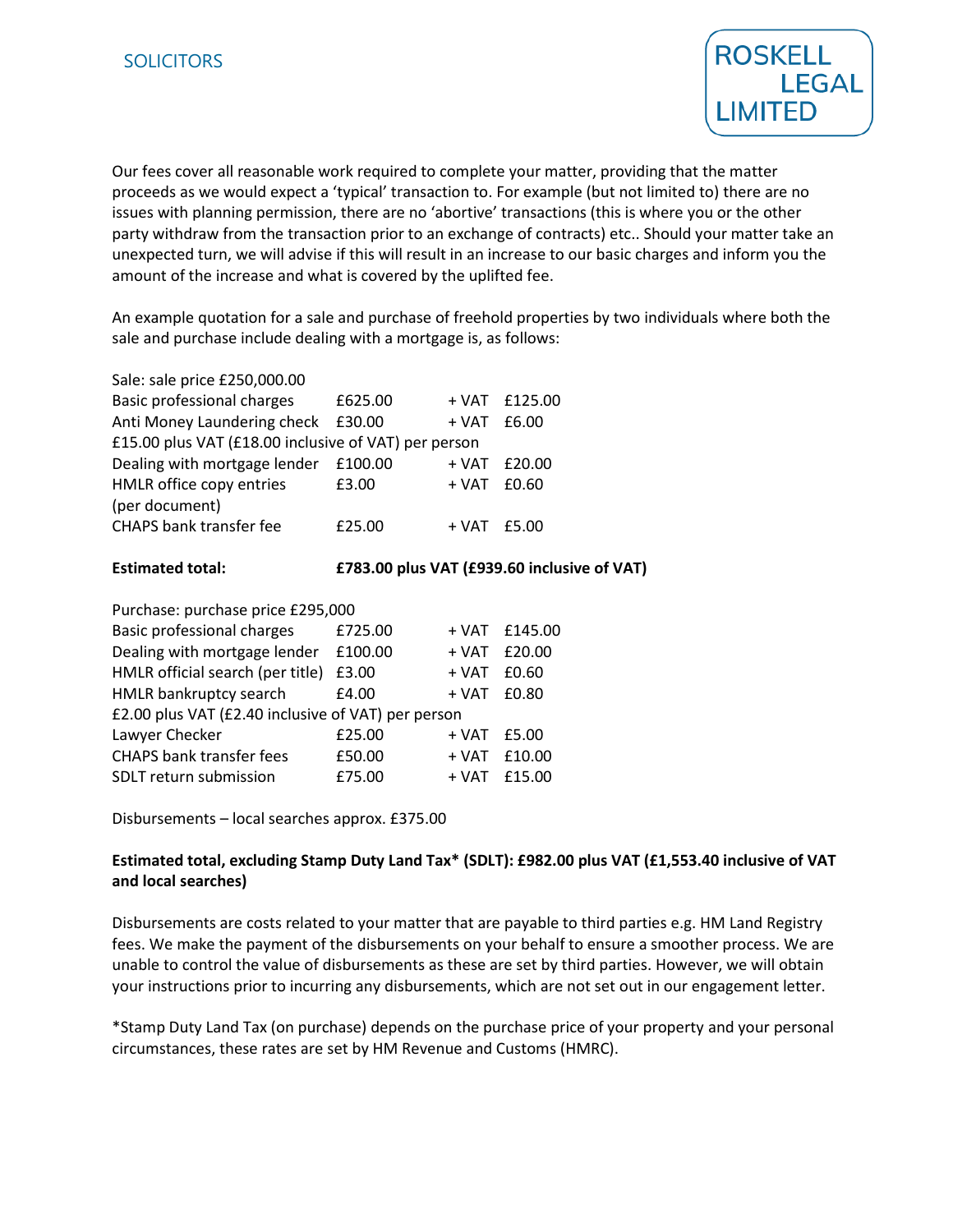

## **Typical stages of the Conveyancing process**

The precise stages involved vary according to the circumstances. However, below are the typical stages we would expect a 'typical' freehold residential sale to follow:

- Take your instructions, issue engagement letter and terms of business
- Obtain HM Land Registry office copy entries / review title deeds
- Issue draft contract documentation
- Contact Mortgage lender to request redemption statement, if applicable
- Reply to any necessary enquiries of buyer's solicitor
- Advise on all documents and information received
- Send final contract/transfer and documents to you for signature
- Agree completion date (date from which you no longer own the property)
- Exchange contracts and notify you that this has happened (this may be simultaneous to completion)
- Complete transaction
- Discharge mortgage and/or charges on completion, if applicable
- Discharge estate agents invoice, if applicable
- Distribute net sale proceeds in accordance with HM Land Registry title

Again, the precise stages involved vary according to the circumstances. However, below are the typical stages we would expect a 'typical' freehold residential purchase to follow:

- Take your instructions, issue engagement letter and terms of business
- Check finances are in place to fund purchase and contact mortgage lender, if applicable
- Receive and advise on contract documents
- Receive mortgage offer, if applicable
- Carry out local searches, if applicable
- Obtain further planning documentation, if applicable
- Make any necessary enquiries of seller's solicitor
- Advise on all documents and information received
- Go through conditions of mortgage offer with you, if applicable
- Advise on joint ownership, if applicable
- Draft Transfer
- Send final contract/transfer and documents to you for signature
- Agree completion date (date from which you own the property)
- Exchange contracts and notify you that this has happened (this may be simultaneous to completion)
- Obtain pre-completion searches
- Arrange for all monies needed to be received from mortgage lender and you
- Complete transaction
- Deal with Stamp Duty Land Tax submission and payment, if applicable
- Deal with application for registration at HM Land Registry

#### **Leasehold residential property**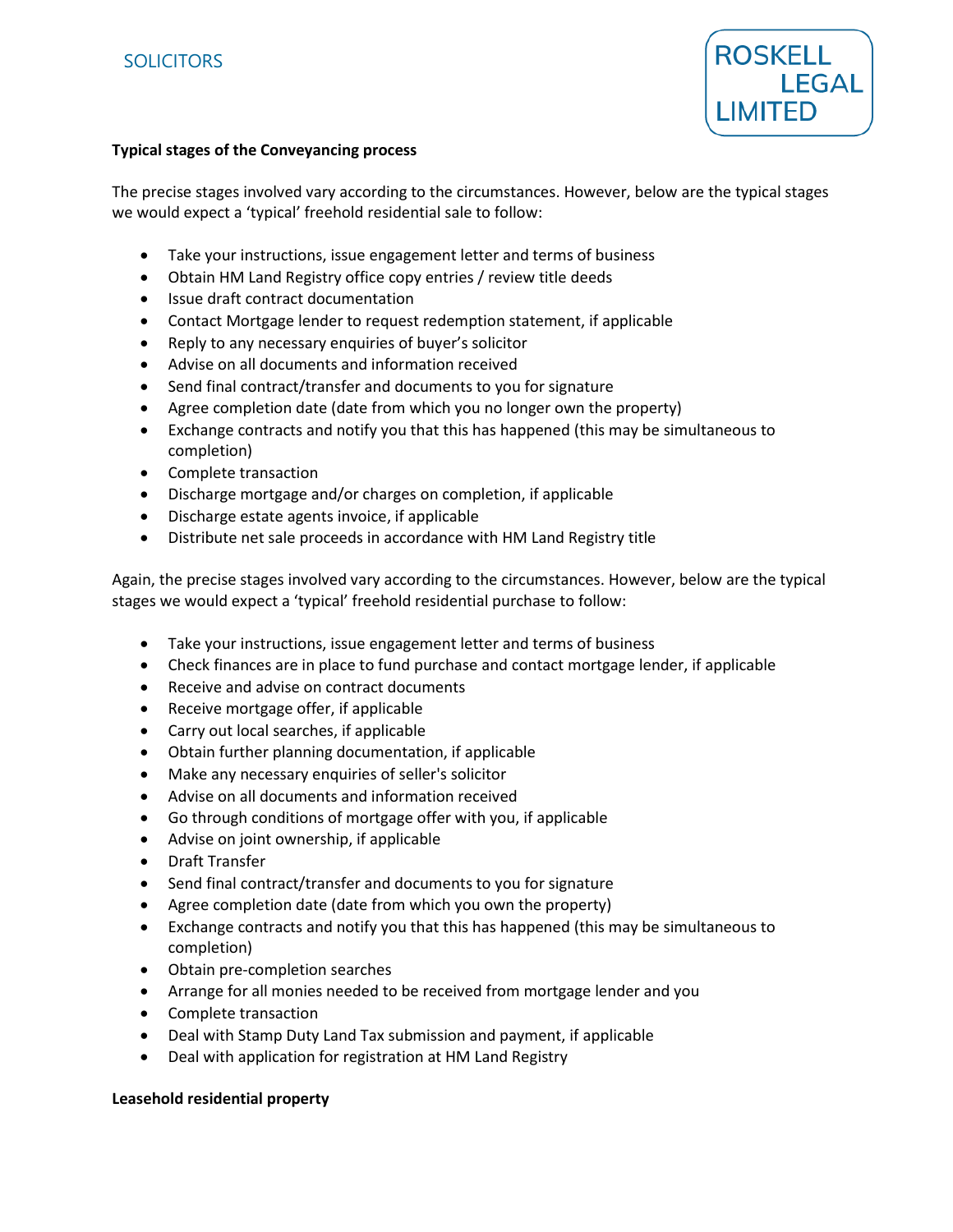

Our professional charges for leasehold properties are the basic costs for residential freehold sales and purchases plus an additional £75.00 + VAT (£90.00 inclusive of VAT) per transaction (as per the schedule of additional costs). The basic details, timescales and assumptions for leasehold properties are very similar to those of freehold properties. However, there are a number of additional steps required to assign the lease which can sometimes increase the time it will take to conclude your matter. This section sets out any additional steps, disbursements and costs.

There are disbursements, in addition to those of freehold matters, which are usually set out in the individual lease relating to the property. The disbursements which we anticipate will apply are set out separately below. This list is not exhaustive as other matters may arise and other disbursements may apply depending on the terms of the lease. We will update you on the specific fees upon receipt and review of the lease/management pack(s) from the seller's solicitors.

Notice of Transfer fee\* – this fee if chargeable is set out in the lease.

Notice of Charge fee\* (if the property is to be mortgaged) – this fee is set out in the lease. Deed of Covenant fee\* – this fee is provided by the management company for the property and can be difficult to estimate.

Certificate of Compliance fee\* - to be confirmed upon receipt of the lease.

\*These fees vary from property to property and can on occasion be high. However, these are set by the terms in the lease.

You should also be aware that ground rent and service charge are likely to apply throughout your ownership of the property. We will confirm the ground rent and the anticipated service charge as soon as this we receive this information.

# **Typical stages of the process**

The precise stages involved vary according to the circumstances. However, the typical stages we would expect a 'typical' matter to follow are very similar to those of freehold matters as above, the additional stages for leasehold properties are, as follows:

- Establish who the freeholder & management company are
- Apply for/obtain management pack or similar from freeholder/management company
- Review management pack or similar
- Raise leasehold enquiries
- Advise as to length of lease if a 'short lease' as these usually need careful consideration
- Advise of any potential future implications of clauses within lease, if applicable
- Review any forfeiture clause (clause which can lead to the lease being ended), contact lender/freeholder and discuss your options with you, if applicable
- Review/prepare Notice of Assignment, if applicable
- Review/prepare Deed of Covenant, if applicable
- Calculation of apportionments of service charge and/or ground rent
- Deal with notice of assignment/any relevant restriction as part of application for registration at HM Land Registry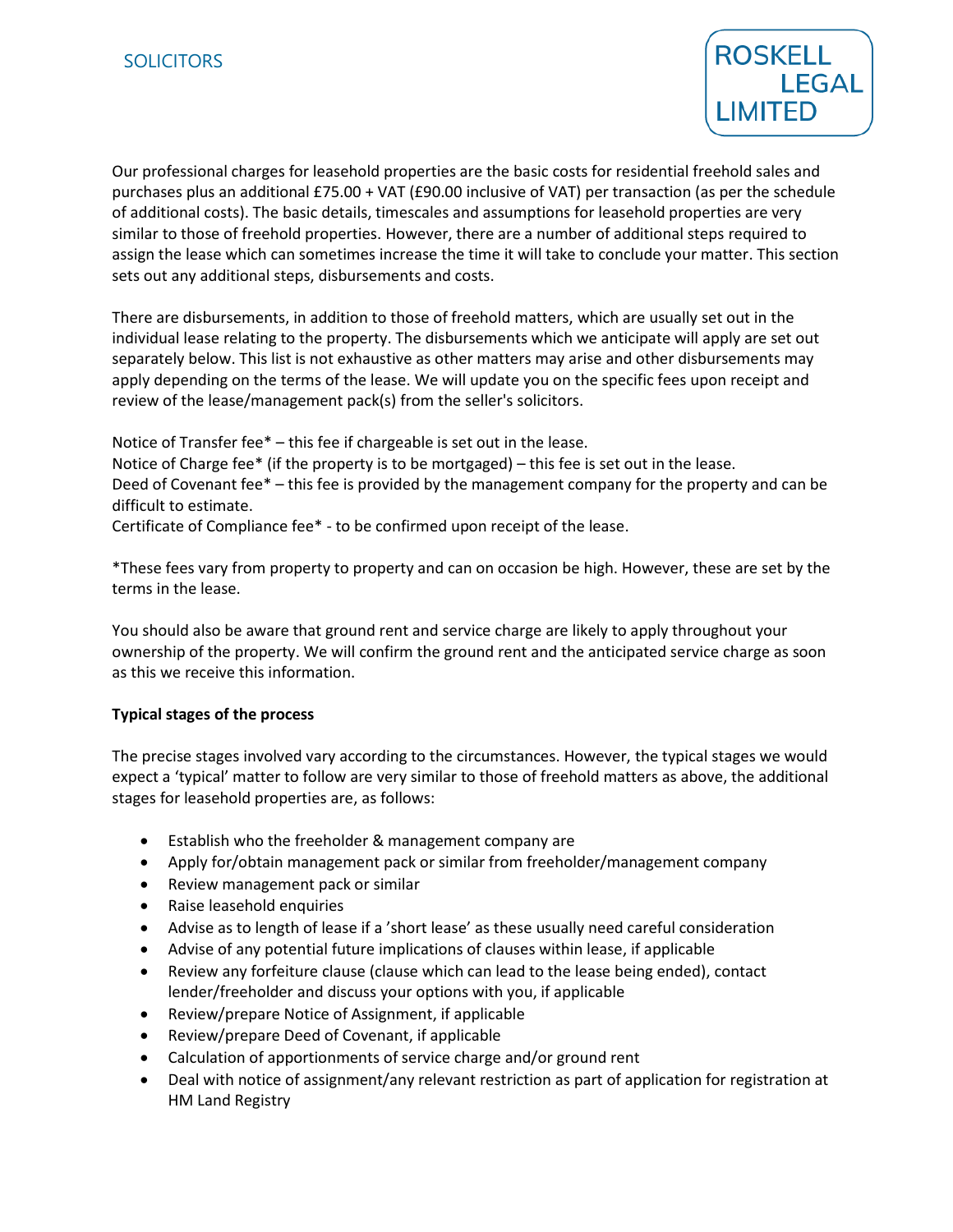

## **Timescales (both freehold and leasehold)**

How long it will take to conclude your matter from offer being accepted until completion of sale/purchase of a property will depend on a number of factors. On average the process takes between 8-14 weeks from receipt of contract documentation (purchase)/memorandum of sale (sale).

It can be quicker or slower, depending on the parties in the chain. For example, if you are a first-time buyer, purchasing a new build property with a mortgage in principle, it would usually be quicker than if you are buying a leasehold property that requires an extension of the lease as this requires more work and can take longer.

### **Handling of your matter**

Anne Jerome entered as a Fellow of the Institute of Legal Executives (F.CILEx) in 2008 and has over 30 years of experience in residential conveyancing. Anne specialises in residential conveyancing matters and has conduct of most residential conveyancing instructions at the firm.

The remaining residential conveyancing matters are dealt with by Ian Roskell, James Roskell and Ben Hartshorne.

Ian Roskell is a Director of Roskell Legal Limited, Ian qualified as a Solicitor in November 1978 and has over 40 years of experience in residential conveyancing. Ian is vastly experienced in private Client work, in particular, Court of Protection (Ian is appointed by the Public Guardian as a Court-approved Panel Deputy), Elderly Client and care fee matters.

James Roskell is a Director of Roskell Legal Limited, James qualified as a Solicitor in March 2005 and has over 15 years of experience in residential conveyancing. James is vastly experienced in private Client work, in particular, Probate and Estate administration, James has practiced with Ian since 2002.

Ben Hartshorne qualified as a Solicitor in January 2016 and joined Ian and James shortly after. Ben is highly experienced in Wills, Lasting Powers of Attorney, Enduring Powers of Attorney and Trusts. Ben assists with progressing conveyancing matters.

Ian Roskell supervises all residential conveyancing matters.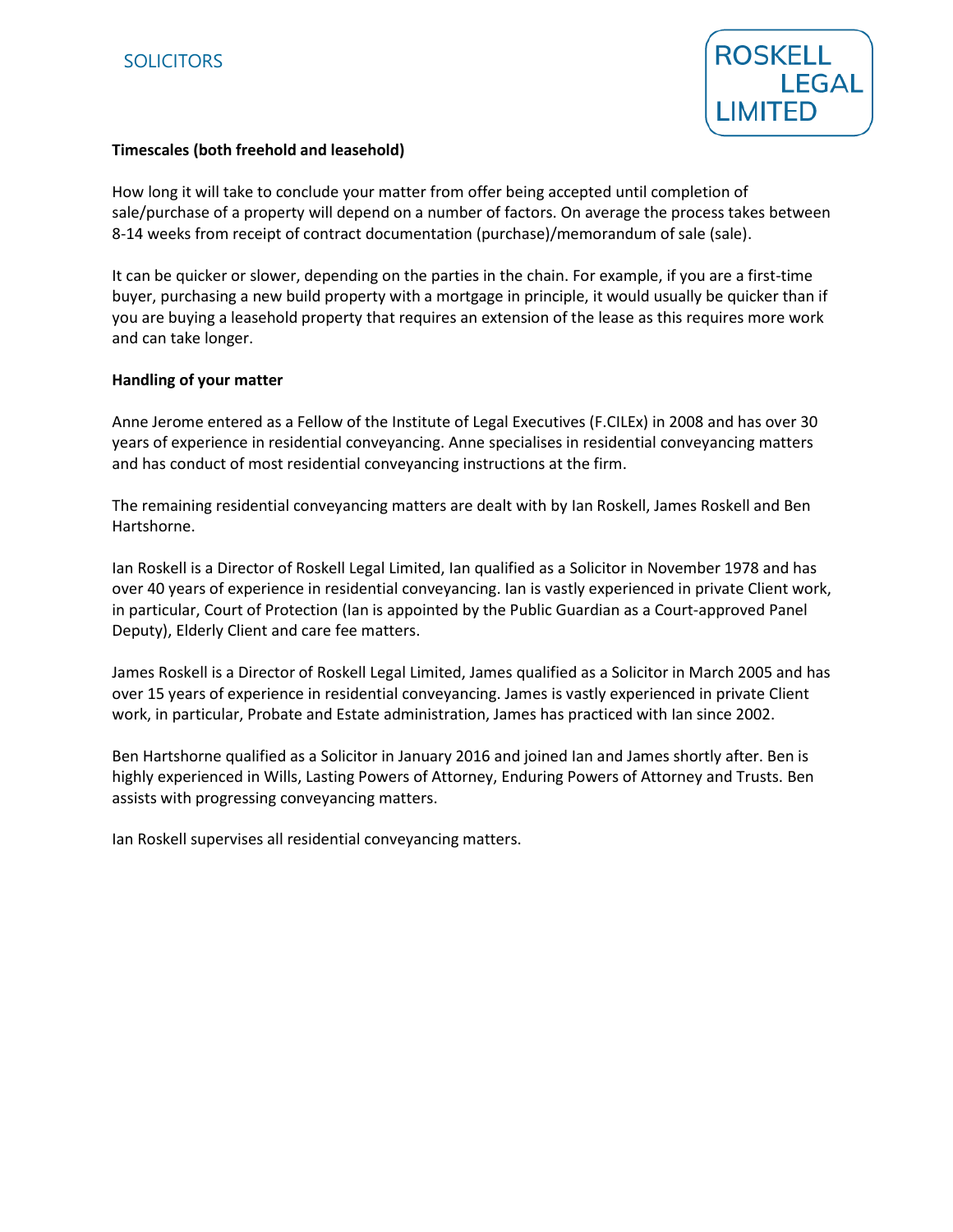# **SOLICITORS**



#### **Probate**

All fees for non-contentious probate and estate administration are based on our hourly rates. When dealing with certain limited types of estate a value element in addition to our hourly rates may be applicable. However, a value element is not always appropriate and should a value element be applicable this will be outlined in our estimate and detailed in our engagement letter.

Costs for applying for a Grant of Probate (where there is a valid will an individual passes away 'Testate') start at £750.00 plus VAT (£900.00 inclusive of VAT). Costs for applying for a Grant of Probate, the sale of one freehold residential property and the distribution of the net sale proceeds as per a Will start at £1,750.00 + VAT (£2,100.00 inclusive of VAT). These estimates represent our minimum charges and are based on the assumption there is a will (the estate is Testate) and there is no Inheritance Tax (IHT) payable.

Costs for applying for Letters of Administration (where no valid will is located an individual passes away 'intestate' and the estate is distributed as per the Intestacy Rules) start at £850.00 plus VAT (£1,020.00 inclusive of VAT). Costs for applying for Letters of Administration, the sale of one freehold residential property and the distribution of the net sale proceeds as per intestacy rules start at £2,000.00 plus VAT (£2,400.00 inclusive of VAT). These estimates represent our minimum charges and are based on the assumption there is no IHT payable.

Intestate estates can require slightly more work than a Testate estate to establish as to whether there is a valid will and the full extent of the family tree to identify the beneficiaries of the estate using the Intestacy Rules. However, there is also the possibility that an 'Intestate' estate can be more straightforward i.e. widower leaving one issue (child). It is possible for a Personal Representative (PR) to provide family tree details and all known beneficiaries confirm in writing the extent of the family tree. However, we would always advise to obtain a professional Genealogist family tree and relevant indemnity policy to indemnify the Personal Representative and beneficiaries should a missing beneficiary be located in the future. The disbursement cost of obtaining a professional Genealogist family tree will be agreed with you before formal instructions are given to a Genealogist.

IHT taxable estates will be charged at hourly rates, we are unable to provide an indication of our costs within this guide as the circumstances of each estate are unique and this will impact on the number of hours work required to deal with the matter. We offer a free consultation to provide a no obligation estimate of our professional charges using the information provided in the consultation based on the hourly rates. We can give you a more accurate estimate once we have more information.

Our charges depend on a number of factors and it can be difficult to provide an accurate estimate with limited information. Again, should your matter take an unexpected turn, we will advise if this will result in an increase to our estimate and/or timescale of your matter and inform you the estimated amount of the increase and what is covered by the uplifted estimate.

Our hourly rates for estate work are as follows:

| Solicitor        | $£200.00 + VAT$ |
|------------------|-----------------|
| Senior Associate | $£200.00 + VAT$ |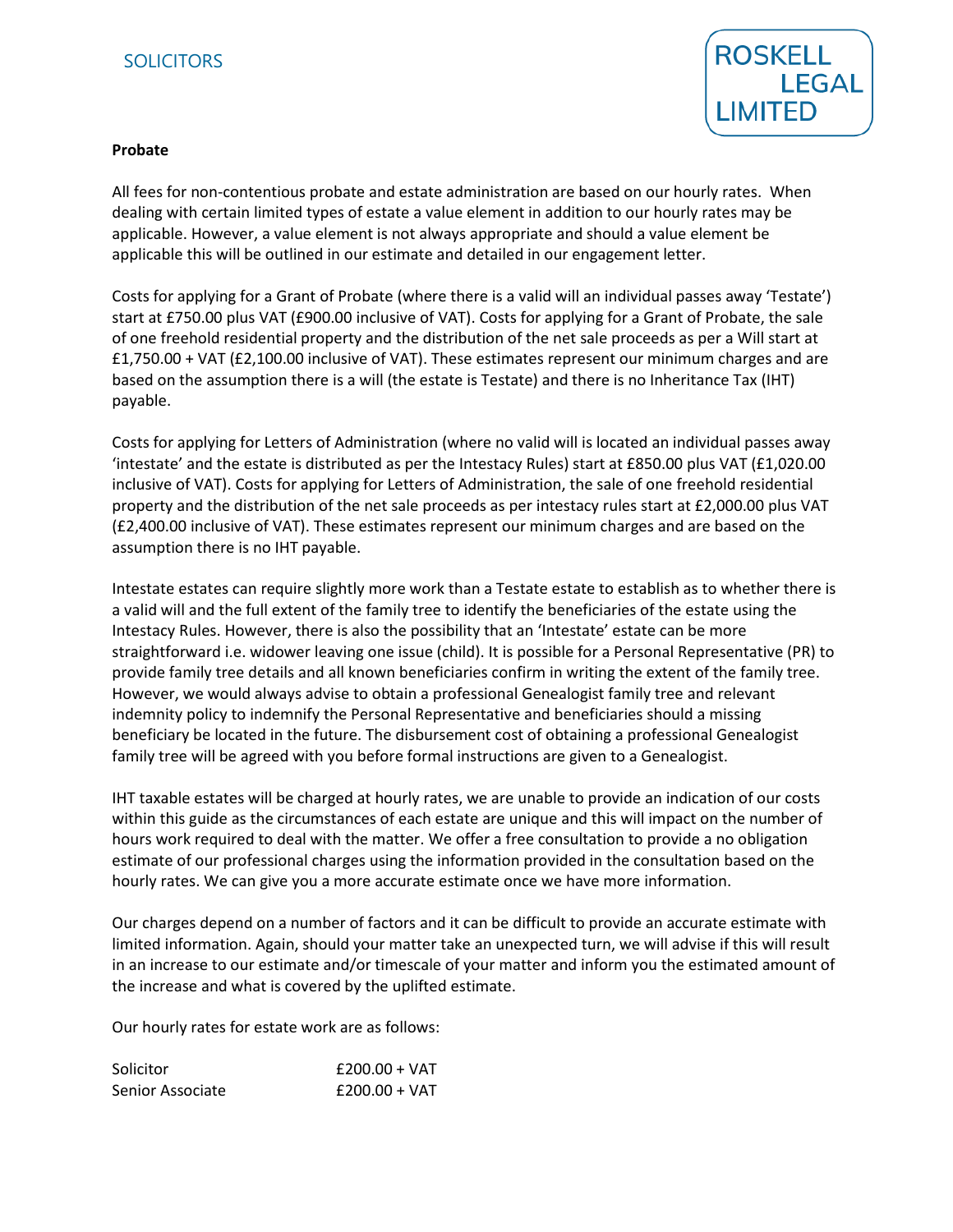# **SOLICITORS**



| Associate       | $£175.00 + VAT$ |
|-----------------|-----------------|
| Legal Executive | $£145.00 + VAT$ |
| Paralegal       | $£145.00 + VAT$ |
| Legal Clerk     | $£100.00 + VAT$ |

The exact cost will depend on the individual circumstances of the matter. For example, if there is a nontaxable matter where there is one beneficiary, no property and a sole bank account, costs will be likely be reduced compared to a taxable matter where there are multiple beneficiaries, a property and multiple bank accounts/shareholdings.

The factors which may impact on our costs include but are not limited to:

- If there is not a valid will located
- If a genealogist is instructed and the family tree is complex
- If there is more than one property
- If there is a property with complex lease matters
- If there are more than 3 bank or building society accounts
- If there are assets held in stocks and shares
- If there are other intangible assets (a non-monetary asset without physical substance i.e., a license to operate as a taxi)
- If there are a large number of beneficiaries
- If there are beneficiaries outside of the UK
- If there are disputes between beneficiaries on division of assets
- If there is IHT payable and the executors need to submit a full account to HMRC
- If there are assets held outside of the UK
- If there are claims made against the estate (both by potential beneficiaries or creditors)
- If there are large liabilities to be reconciled before being discharged
- If we are instructed to deal with general matters aside from tangible assets

If Department for Work and Pensions make a claim against the estate, our costs for dealing with this are charged in addition to the estimate and based on hourly rates.

Disbursements are costs related to your matter that are payable to third parties e.g. probate application fee. We make the payment of the disbursements on your behalf to ensure a smoother process. We are unable to control the value of disbursements as these are set by third parties. However, we will obtain your instructions prior to incurring any disbursements, which are not set out in our engagement letter.

Likely disbursements in all estate matters are as follows:

- Probate application fee of £155.00 plus £1.50 for each additional office copy
- Bankruptcy-only Land Charges Department searches £2.00 + VAT (£2.40 inclusive of VAT) per beneficiary
- £124.32 The London Gazette Notice Protects against unexpected claims from unknown creditors (this fee increases each year, correct as of January 2022)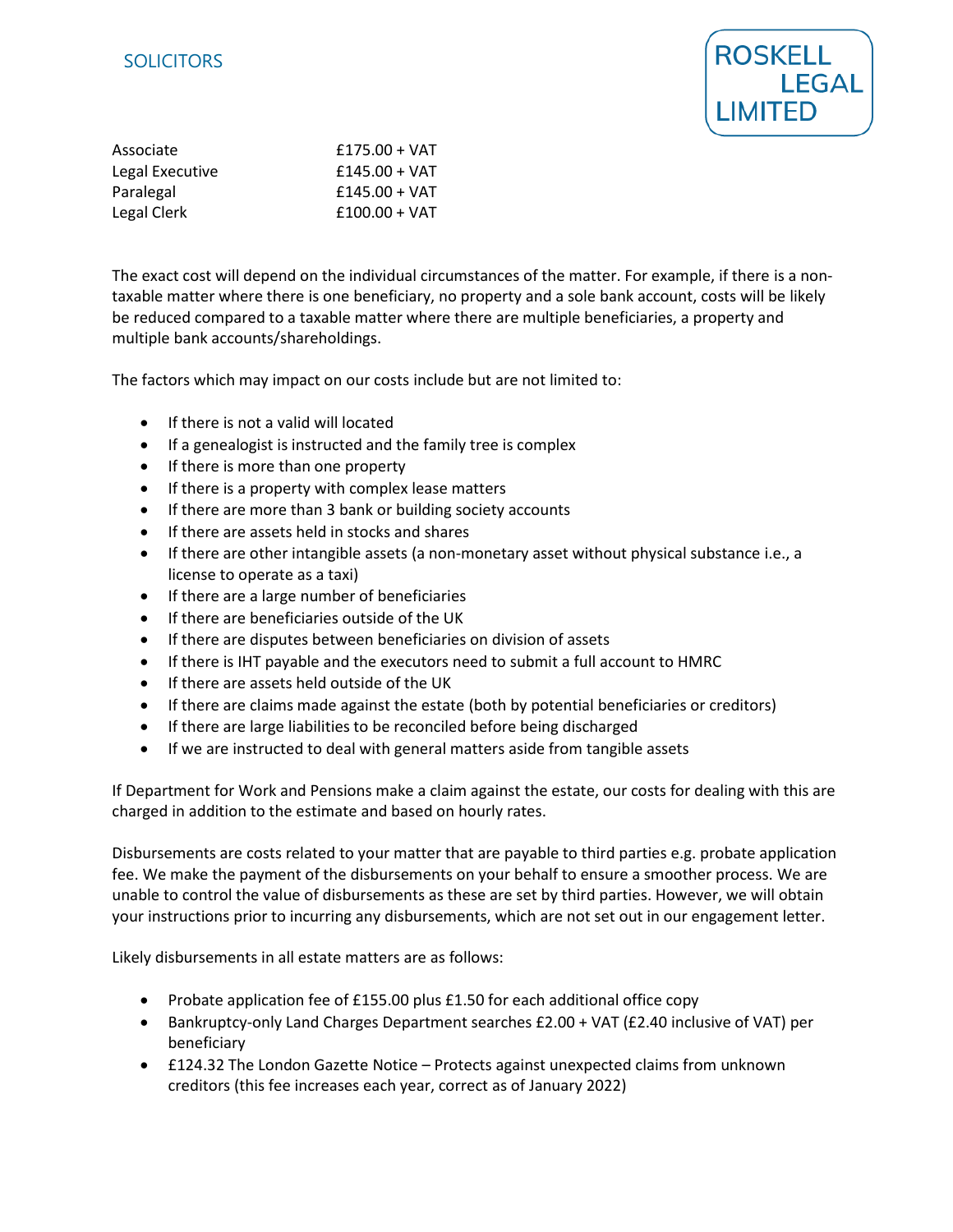

- Genealogist in cases where no valid will is located, this fee and disbursements varies dependent on outcome of research undertaken
- IHT can only be calculated once the full extent of the estate is known
- Third-party database will search can assist with locating a will / ensuring the last known will is located £114.00

Our example estimates provided do not include any disbursements.

## **Typical stages of the process**

The precise stages involved vary according to the circumstances. However, below are the typical stages we would expect a 'typical' testate non-taxable matter where we are instructed to deal with the estate as a whole to follow:

- Establish if there is a valid will
- Establish if the will is the last known will
- Identify the legally appointed executors or administrators and beneficiaries confirming solvency
- Hold consultation and discuss the extent of the estate
- Provide a detailed estimate and set out the basis of the estimate and our assumptions made
- Accurately identify the type of Probate application you will require
- Obtain the relevant documents required to make the application
- Complete the Probate Application and the relevant HMRC IHT forms, if applicable
- Make the application to the Probate Registry on your behalf
- Obtain the Grant of Probate and send a copy to you
- 'Call-in' all Estate assets
- Discharge liabilities of the estate
- Distribute the estate as per the will

Additional stages if intestate

- Identify preliminary family tree information as per the Intestacy rules
- Identify individual with relevant authority to act as Personal Representative (PR)
- Obtain quote/disbursement cap from Genealogist's for family tree
- Liaise with PR to obtain instructions in relation to quote/disbursement cap for Genealogist family tree
- Liaise with Genealogist to assist should any additional information/instructions be required
- Review Genealogist family tree
- Contact beneficiaries to obtain relevant identification/proof of address to verify beneficiary as per Genealogist family tree confirming solvency
- Obtain missing beneficiary indemnity policy to protect PR/beneficiaries, if available to be obtained
- Should a PR wish to go against advice and not instruct a Genealogist for the preparation of a family tree, we will advise as to why the PR should instruct for Genealogist family tree and risk to the PR/beneficiaries should the PR not instruct for Genealogist family tree to be prepared.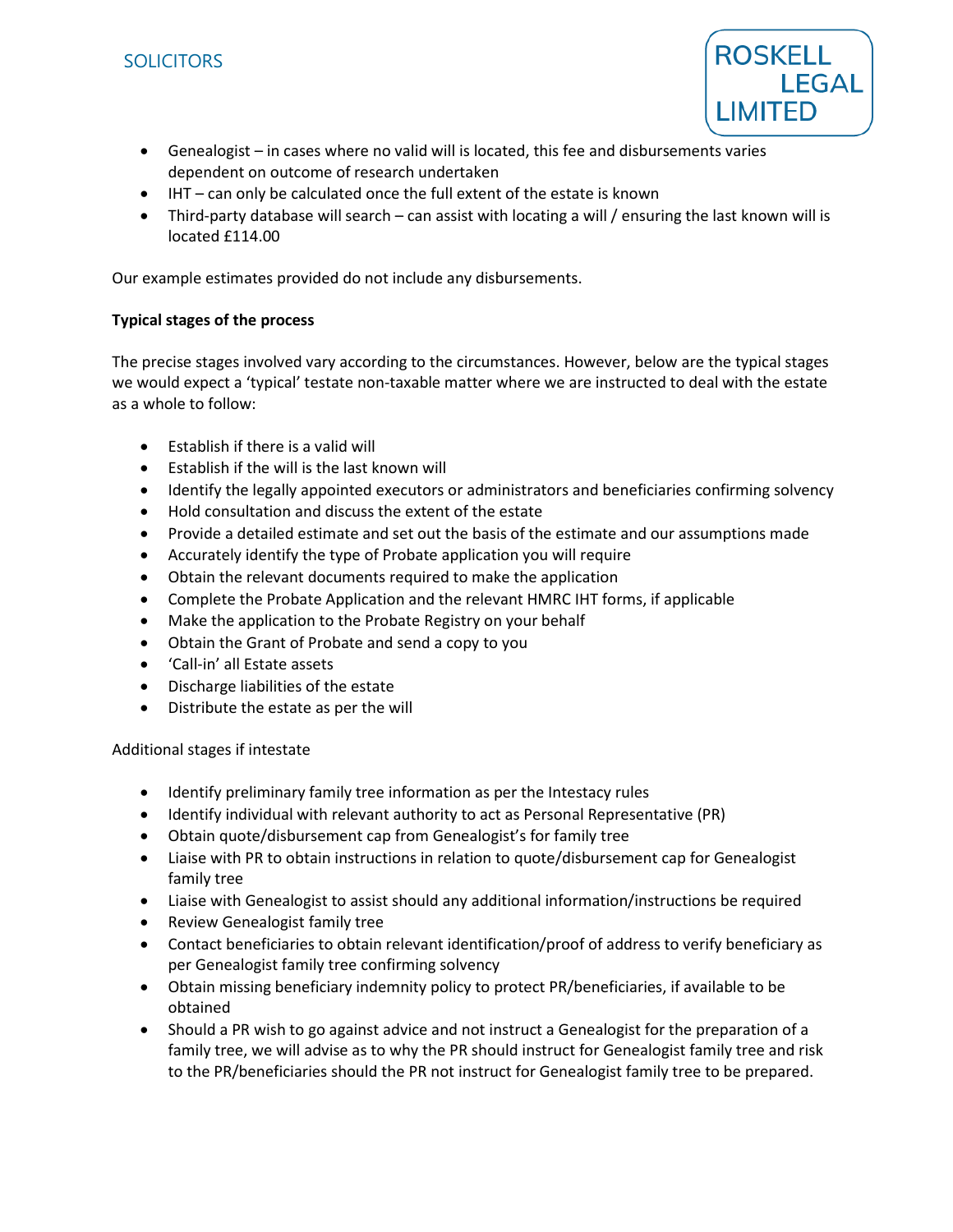



### Additional stages if IHT taxable

- Establish full extent of estate
- Complete an IHT return
- Make on account payment in respect of IHT
- Make any balance payments in respect of IHT
- Monitor value of estate to ensure as per IHT return, if changed inform HMRC and pay or reclaim difference

### **Timescales**

How long it will take to progress your matter to distribution will depend on a number of factors.

It can be quicker or slower, depending on the complexity of matters. It normally takes approximately 4-6 weeks to collate the relevant information, prepare the forms as part of the application and arrange signature. However, this is dependent on information being provided by you or replies from third parties.

The Grant of Probate is normally available within 8-12 weeks of being lodged with Probate Registry.

Once in receipt of the Grant of Probate/Letters of Administration it would usually take between a further 6-10 weeks to call in the assets of the estate. Again, this is dependent on replies from third parties. Once this is concluded we are usually then in a position to distribute the estate. These timescales are on the basis of a 'typical' non-taxable testate matter. The timescales for dealing with the sale of a property as part of an estate are as detailed above.

Again, the timescales will depend on the individual circumstances of the matter. For example, if there is a non-taxable matter where there is one beneficiary, a freehold residential property and a sole bank account and the funeral account is the only estate liability it would usually be quicker than if the matter is taxable and comprises of a leasehold property that requires an extension of the lease, multiple bank accounts/shareholdings and numerous creditors with several beneficiaries as this will require additional work and can take longer.

Value element (where relevant/agreed)

A value element is a percentage of the gross probate valuation of the estate. A value element reflects the risk involved where we are handling funds on behalf of an Estate. An agreed value element is only relevant where we are instructed to administer an estate as a whole and is not always appropriate.

Should a value element be relevant this will be outlined in our estimate and detailed in our engagement letter. We use the rates recommended by The Law Society, as follows:

Where lay person appointed Executor:

Gross Estate less residence: 1% plus VAT